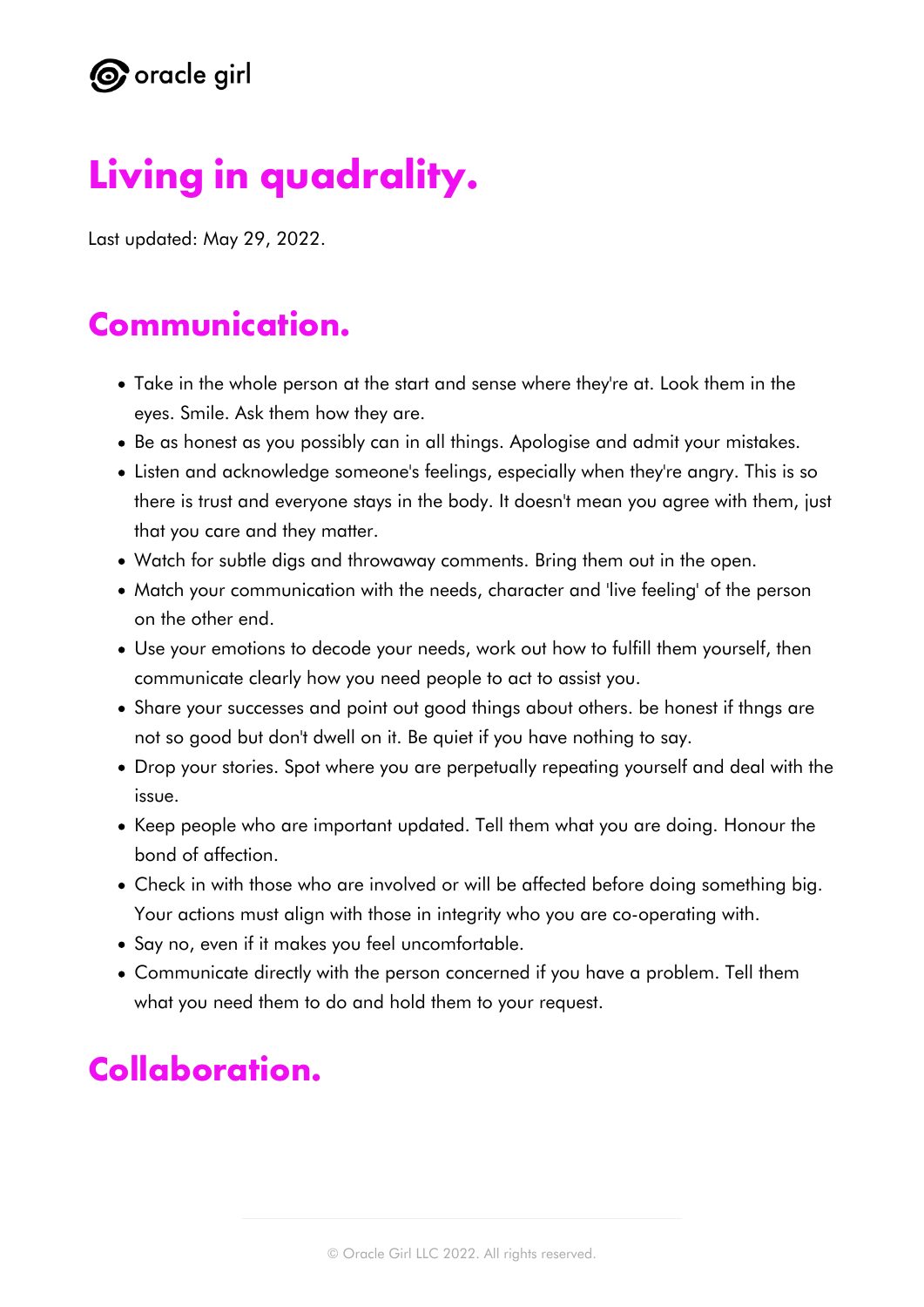## **O** oracle girl

- There is always more power in the group, if the group is healthy. You don't have to do it all yourself.
- You know you have the right group when there is care for you as an individual and you can always retain your personal sovereignty.
- Keep strong boundaries. Stay in healthy control of your own time, space and personal affairs.
- Empower rather than help. Model and encourage but don't do it for them. Draw the line quickly if someone starts using you to work out their issues.
- Know who you can trust: who to tell and associate with and who not to.
- Decide and clearly voice what you want at the beginning. Take time to investigate this, before working with others. Don't leave it to the process further down the line to find out - then have to withdraw or disconnect.
- No consensus? Don't wait or try to change people. Simply move on and find more of your own tribe.
- Look at who is telling you to do something, not at what they are saying. First impressions count. What is their vibration like? Are they looking after themselves?
- Check any practitioner only deals with their own source connection. Ask them if they have addiction issues.
- Hold people accountable for their actions and demand respect.

## **Taking responsibility.**

- Remember you're the one in control. Stop blaming others and stop blaming yourself.
- If you take it personally, ask yourself why. Check there's no unhealthy dependency operating.
- Take an inventory. What do you keep on doing that you don't want to? Find another way. Everyone can have the life they want - there are no exceptions.
- The quality of your life is in your own hands. You have to make sure things happen in the right way - no one else. Ask questions. Research. Communicate. Think out the options and their practical consequences.
- If you can't handle substances … minimise or avoid them.
- If you are addicted, take your power. Admit it, go and get professional help and ask for others' support. The question always is: can I take it or leave it? Can I live without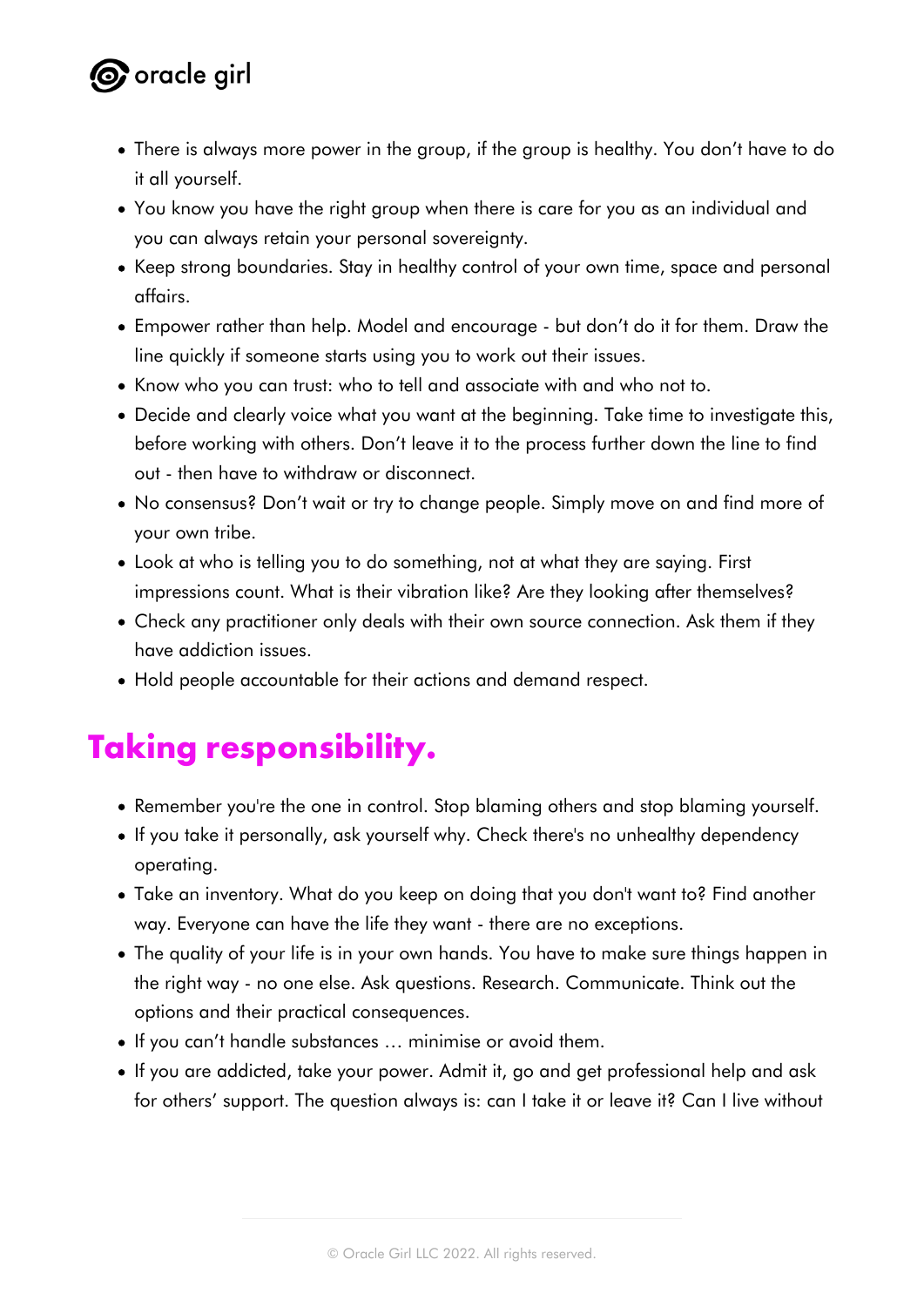

it and still be who I am?

Get proper support. Don't overstretch your friendships. Work out issues away from work colleagues, friends and family. Take more time for yourself to reflect on what you want and maybe see a therapist or bodyworker.

#### **Time-space mastery.**

- Be vigilant. Train yourself. Watch out at all times for the very subtle feelings you usually miss, override or dismiss and put them in the centre. Amplify and act on them as your priority.
- Act from the firm foundation of what you have and what you know, rather than what you don't.
- It is better to risk trying on your own, than relying on someone else's experiences which are never yours. You will always learn from what happens and can coursecorrect any time. There's just better choices.
- Start with the overview. Register your space in conjunction with all of your deadlines. Attend to these first however much you don't like doing them.
- Plan your space and time, taking into account your obligations, and work with both structure and natural unfolding - not just "going with your feelings" or only using your mind.
- Always set a deadline by which you want something done. Don't let anything control you.
- Prevaricating? Work out why and resolve the issue or cut out the dead wood and drop it.

## **Making decisions & advice.**

- You have to find your own answers.
- The universe never tells us what to do because we are free. It is your job to choose and make your decisions. It's not about being told the answer by somebody else.
- You know you've found the answer when you have no doubt. If you're mentally trying to work it out or wondering if you've found the answer, this is a sign you're still not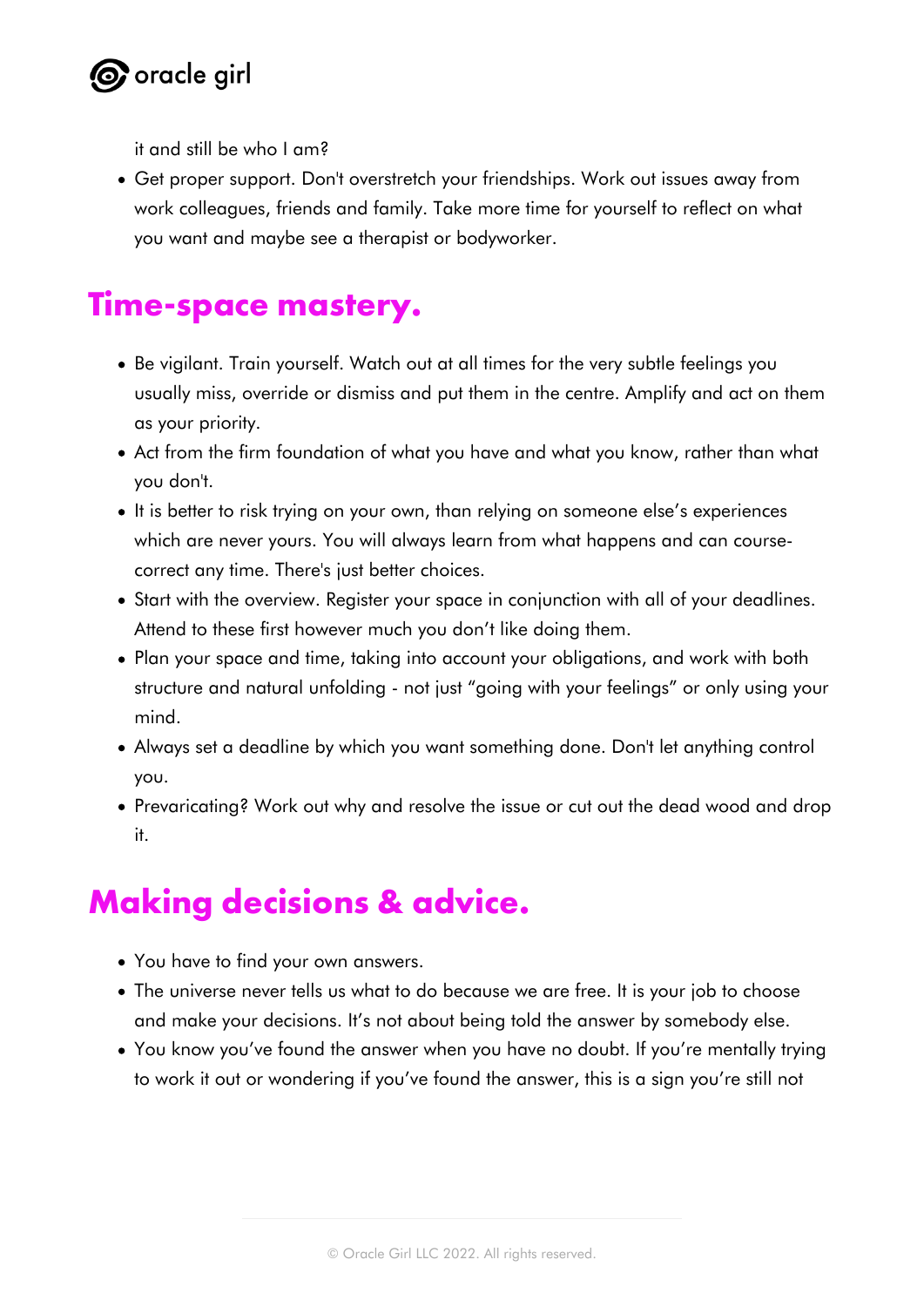

certain and that action is not ready.

- Sometimes we don't know what to do. If there is no time limit or urgency we can wait; meditate on it; get more information; or seek the help of a qualified professional. Sometimes an obvious pathway opens up or something happens internally or externally which helps us to choose.
- If nothing happens, you don't need additional help right now.
- If there is a time limit, make the very best decision you can that moment and then revise later. You can use the databank of your previous experience combined with a very solid and practical 'working out' of whatever will not seriously compromise you, emotionally and financially.
- Know what you feel. Advice is others' past experiences. It is only useful where it brings you back to yourself and helps you to find "you".
- It's fine to tell others what to do. They don't have to listen.
- It's fine for others to tell you what to do. You don't have to listen.
- When others insist they are right, they may well be right, but you have to know it yourself.
- A healthy person will always state what they know, with no strings attached. They will give you the space to go through your own process and simply leave you to decide for yourself.

#### **Clean & clear your home.**

- Claim your environment. Know its spaces, characteristics and physical boundaries. Clean it.
- Don't allow things to pile up. Keep it moving. Mend or renew anything broken.
- Remove old, unused and superfluous personal possessions, including sentimental objects and clothes. The point is to be entirely embodied in the present.
- Artefacts are best put in a charity shop or can be sold if you have the time to arrange this.
- Only give them to other people if you genuinely feel they would benefit as the object can burden them.
- Get rid of superfluous photos. Burn old pictures, just keeping a few very important ones. In quadrality, your link with people is through your immediate body feeling and